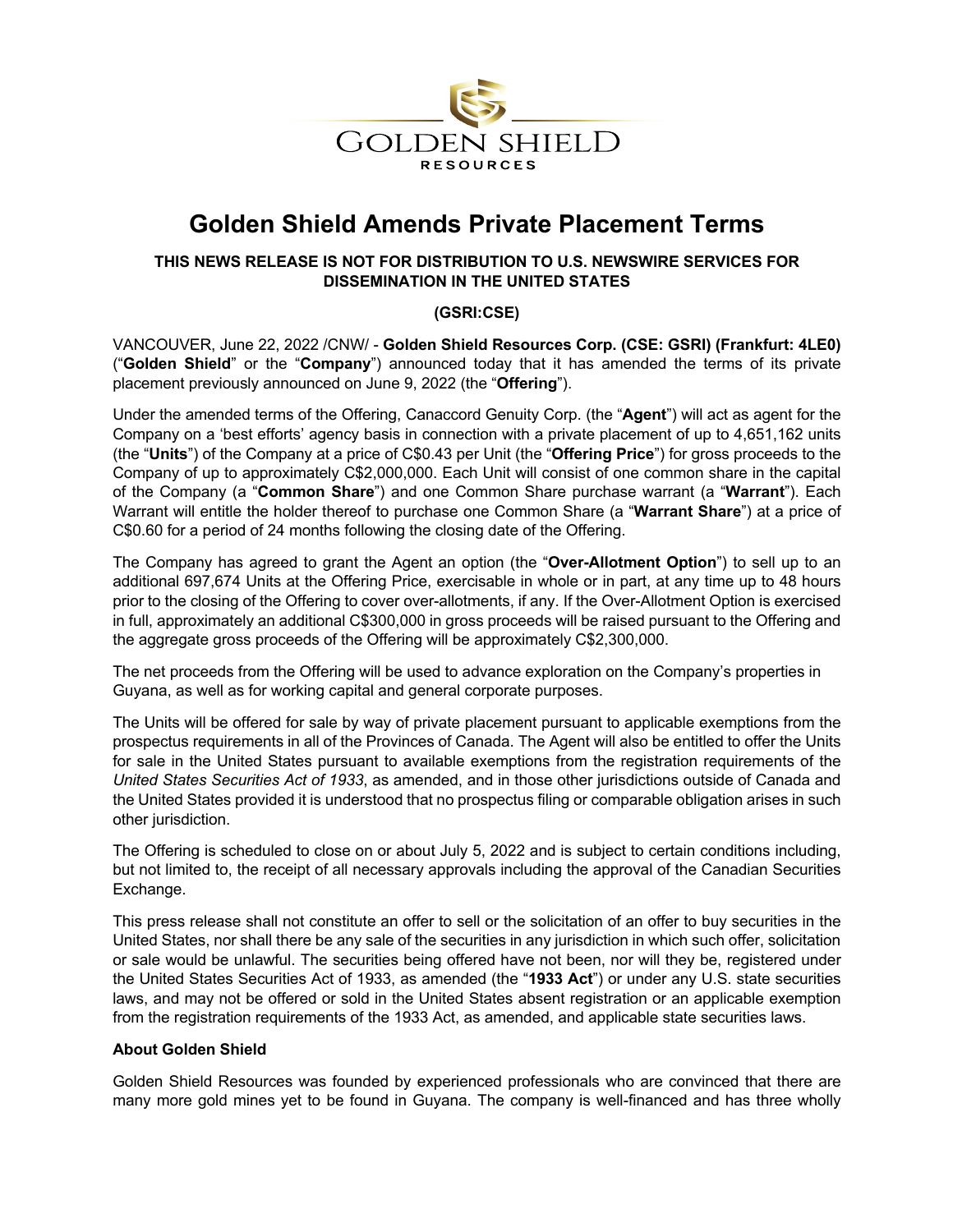controlled gold projects: Marudi Mountain, Arakaka and Fish Creek. Golden Shield continues to evaluate other gold opportunities in Guyana.

#### **SPECIAL NOTE REGARDING FORWARD LOOKING STATEMENTS**

This news release includes certain "Forward-Looking Statements" within the meaning of the United States Private Securities Litigation Reform Act of 1995 and "forward-looking information" under applicable Canadian securities laws. When used in this news release, the words "anticipate", "believe", "estimate", "expect", "target", "plan", "forecast", "may", "would", "could", "schedule" and similar words or expressions, identify forward-looking statements or information. These forward-looking statements or information relate to, among other things: the intended use of proceeds from the Offering and the expected closing date of the Offering.

Forward-looking statements and forward-looking information relating to any future mineral production, liquidity, enhanced value and capital markets profile of Golden Shield, future growth potential for Golden Shield and its business, and future exploration plans are based on management's reasonable assumptions, estimates, expectations, analyses and opinions, which are based on management's experience and perception of trends, current conditions and expected developments, and other factors that management believes are relevant and reasonable in the circumstances, but which may prove to be incorrect. Assumptions have been made regarding, among other things, the price of silver, gold and other metals; costs of exploration and development; the estimated costs of development of exploration projects; Golden Shield's ability to operate in a safe and effective manner and its ability to obtain financing on reasonable terms.

These statements reflect Golden Shield's respective current views with respect to future events and are necessarily based upon a number of other assumptions and estimates that, while considered reasonable by management, are inherently subject to significant business, economic, competitive, political and social uncertainties and contingencies. Many factors, both known and unknown, could cause actual results, performance or achievements to be materially different from the results, performance or achievements that are or may be expressed or implied by such forward-looking statements or forward-looking information and Golden Shield has made assumptions and estimates based on or related to many of these factors. Such factors include, without limitation: the Company's dependence on one mineral project; precious metals price volatility; risks associated with the conduct of the Company's mining activities in Mexico; regulatory, consent or permitting delays; risks relating to reliance on the Company's management team and outside contractors; risks regarding mineral resources and reserves; the Company's inability to obtain insurance to cover all risks, on a commercially reasonable basis or at all; currency fluctuations; risks regarding the failure to generate sufficient cash flow from operations; risks relating to project financing and equity issuances; risks and unknowns inherent in all mining projects, including the inaccuracy of reserves and resources, metallurgical recoveries and capital and operating costs of such projects; contests over title to properties, particularly title to undeveloped properties; laws and regulations governing the environment, health and safety; operating or technical difficulties in connection with mining or development activities; employee relations, labour unrest or unavailability; the Company's interactions with surrounding communities and artisanal miners; the Company's ability to successfully integrate acquired assets; the speculative nature of exploration and development, including the risks of diminishing quantities or grades of reserves; stock market volatility; conflicts of interest among certain directors and officers; lack of liquidity for shareholders of the Company; litigation risk; and the factors identified under the caption "Risk Factors" in Golden Shield's management discussion and analysis. Readers are cautioned against attributing undue certainty to forward-looking statements or forward-looking information. Although Golden Shield has attempted to identify important factors that could cause actual results to differ materially, there may be other factors that cause results not to be anticipated, estimated or intended. Golden Shield does not intend, and does not assume any obligation, to update these forward-looking statements or forward-looking information to reflect changes in assumptions or changes in circumstances or any other events affecting such statements or information, other than as required by applicable law.